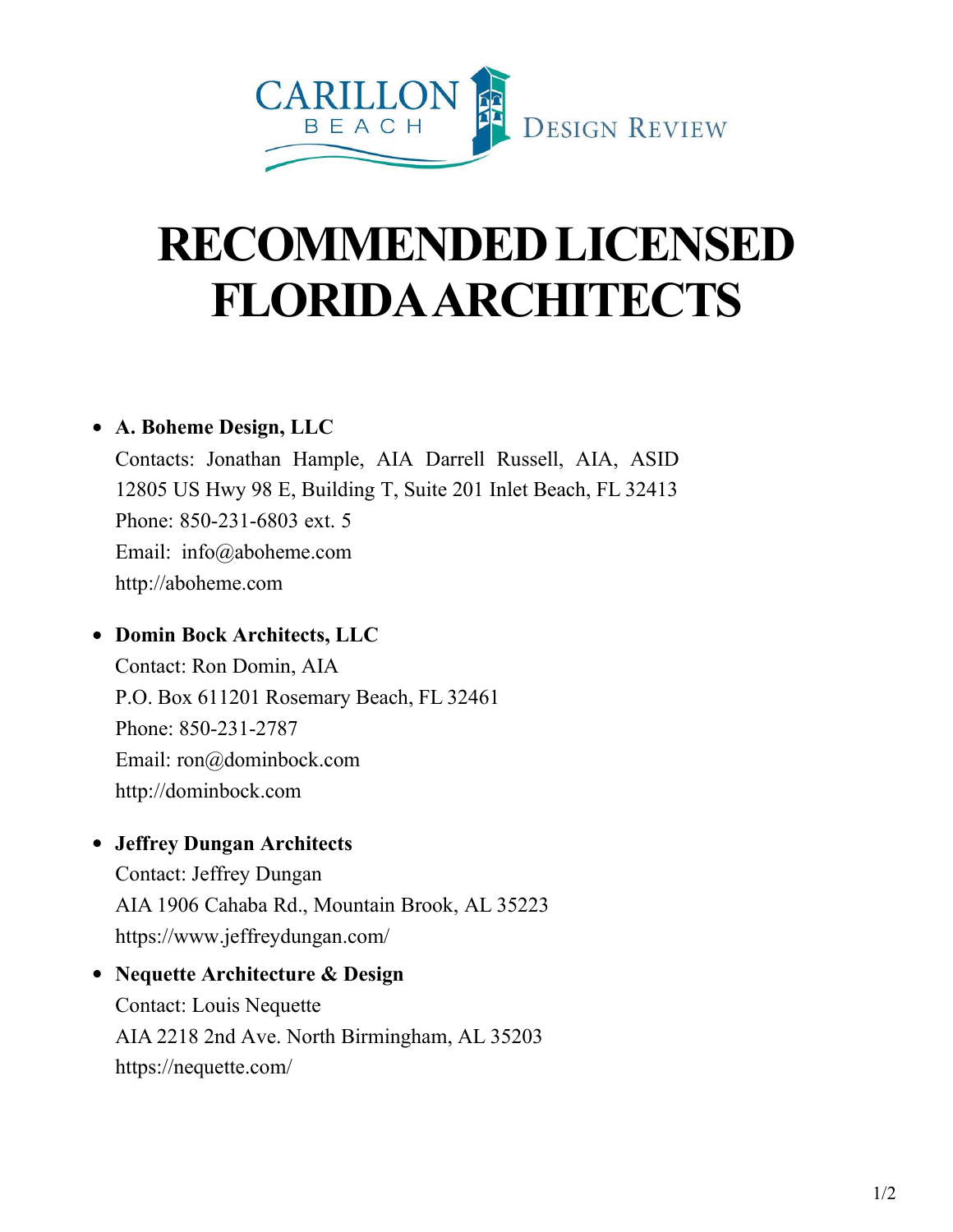# **Eric Watson Architect, P.A.**

Contact: Eric Watson 5410 East county Highway 30-A, Suite 211 Seagrove, FL 32459 Phone: 850-213-0004 Mobile: 813-928-2244 <http://ericwatson.com/>

# **Gary Williams Justiss**

1801 Lewis Road Chelsea, AL 35043 Phone: 205-678-2323 Mobile: 205-541-8597 Email: [gwjustiss@aol.com](mailto:gwjustiss@aol.com) <http://garyjustiss.com/>

# **J. Michael Hunnicutt, Architect, P.A.**

Contact: J. Michael Hunnicutt 8317 Front Beach Road, Suite 19 Panama City Beach, FL 32407 Phone: 850-234-1030 or 850-234-2666 Email: [jmichaelhunnicutt@gmail.com](mailto:jmichaelhunnicutt@gmail.com)

## **McWhorter Vallee Reese Design, Inc.**

Contact: Anthony J. Vallee 2050 West County Highway 30A Unit M1-211, Santa Rosa Beach, Florida 32459 Phone: 850-660-6675 Email: [avallee@mvr.design](mailto:vwilliams@vbadesign.us)  [http://mvr.design/](http://vbadesign.us/)